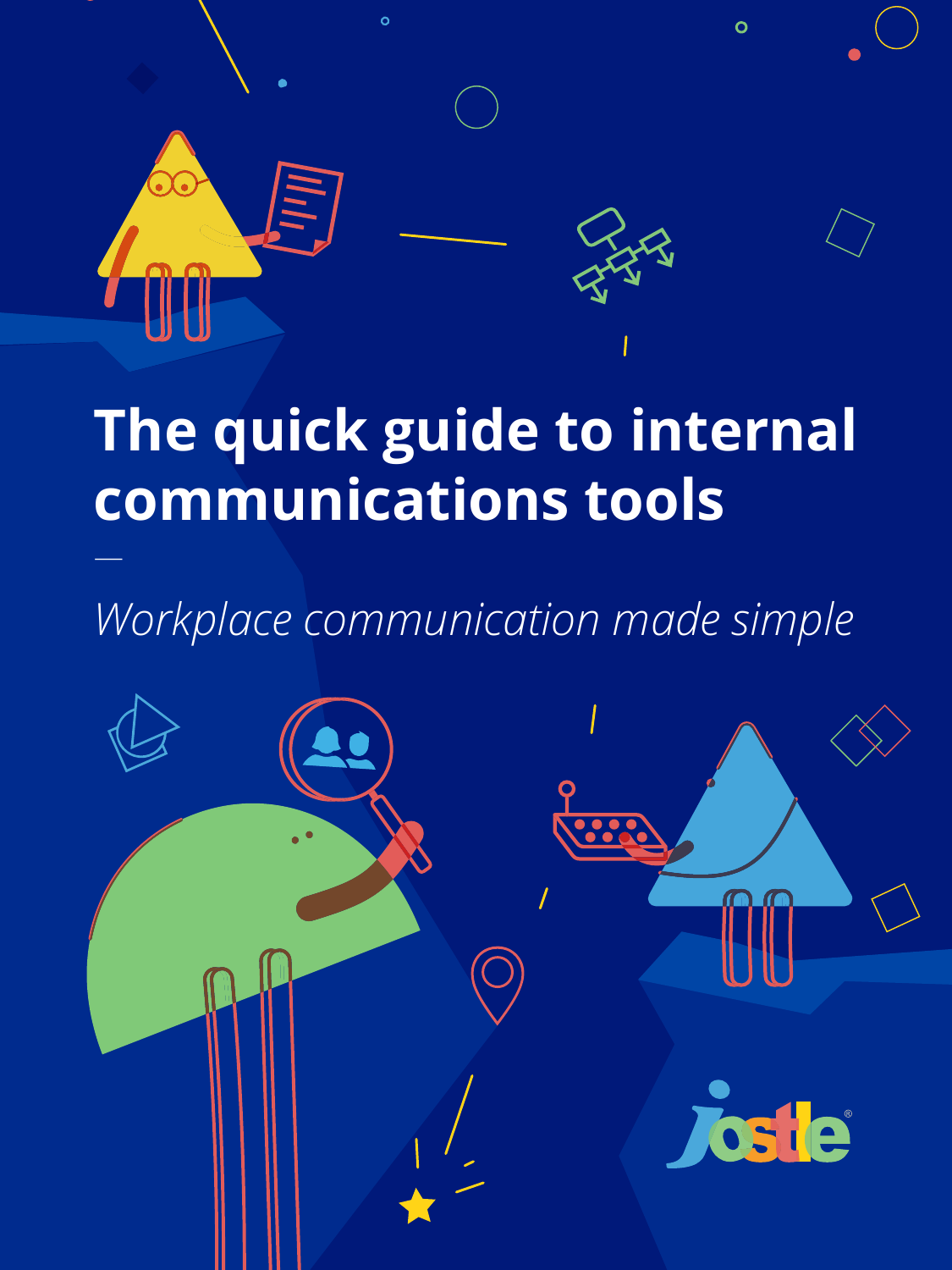#### Welcome!

**If you've been browsing for internal communications tools recently, you may be feeling a little overwhelmed.** The number of tools on the market seems absurd.

How can you tell the good from the bad? Which ones are relevant to what you want to achieve? Which ones are essential?

This quick guide is here to help you clear up some of those questions! We've got an overview of six fundamental features of communications tools and a handy table to help you match your needs to the right tools.

Some of these features exist as stand-alone products (e.g. Slack is a chat tool) while other products include multiple features within their one tool (e.g. chat is just one of the many typical features within an intranet, such as the **Jostle®** platform).

Now, let's jump right into it.

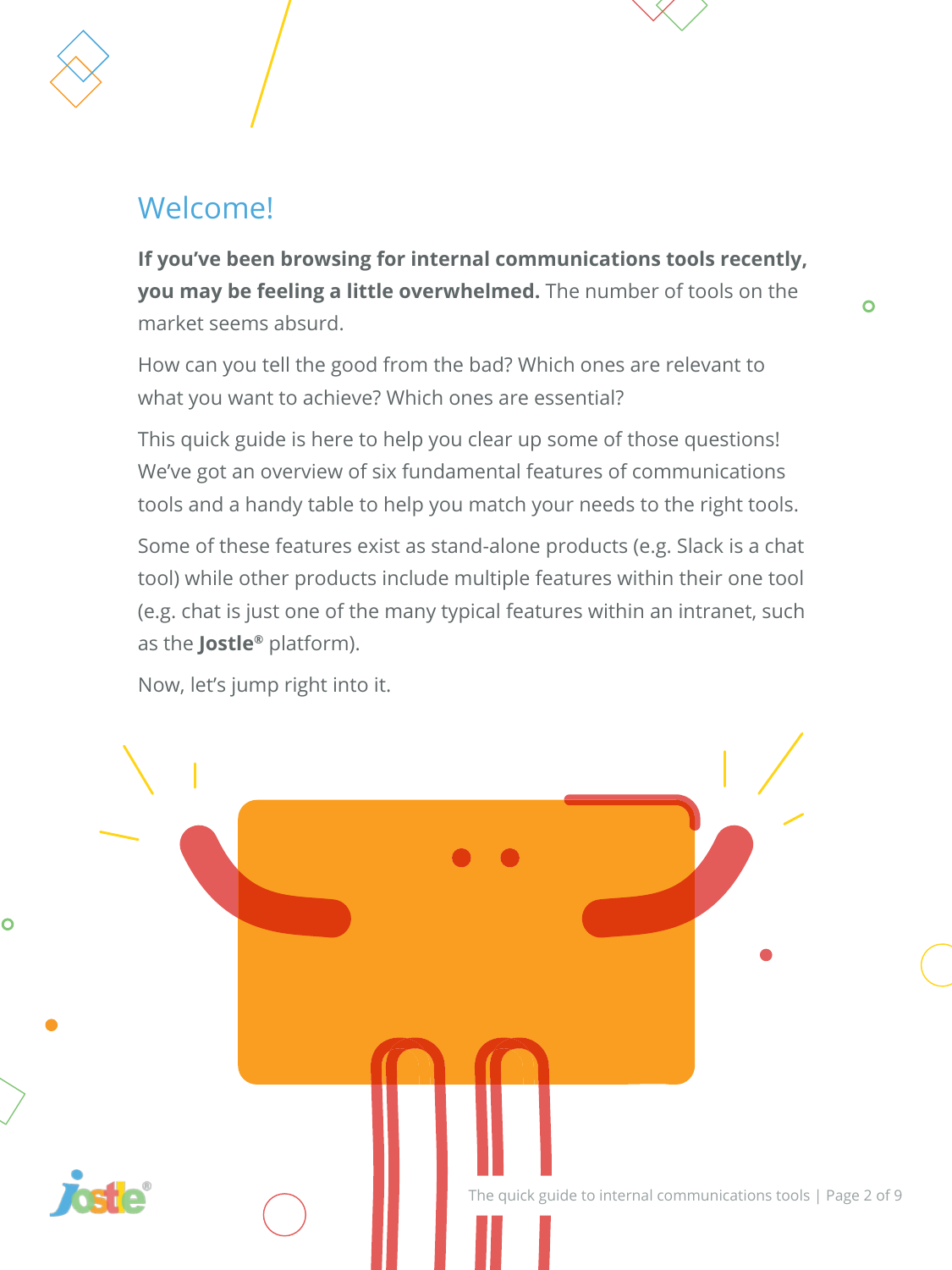

#### What type of tool do you need?

**Before you consider using or buying a communications tool, it's important to focus on your needs.** What type of communication do you want to improve or encourage? In your organization, you'll have a wide variety of types of communication. For example:

- Announcements for the whole organization
- Team-based collaboration
- Process and status communications
- One-to-one private conversations
- A kind of constant daily murmur and buzz that defines and sustains an organization and a community

These different types of communication really do require different, if often overlapping, functionality. Which ones are you focusing on? Get a clear idea of this before moving on to the next section, which gives an overview of types of tools.

 $\overline{O}$ The quick guide to internal communications tools | Page 3 of 9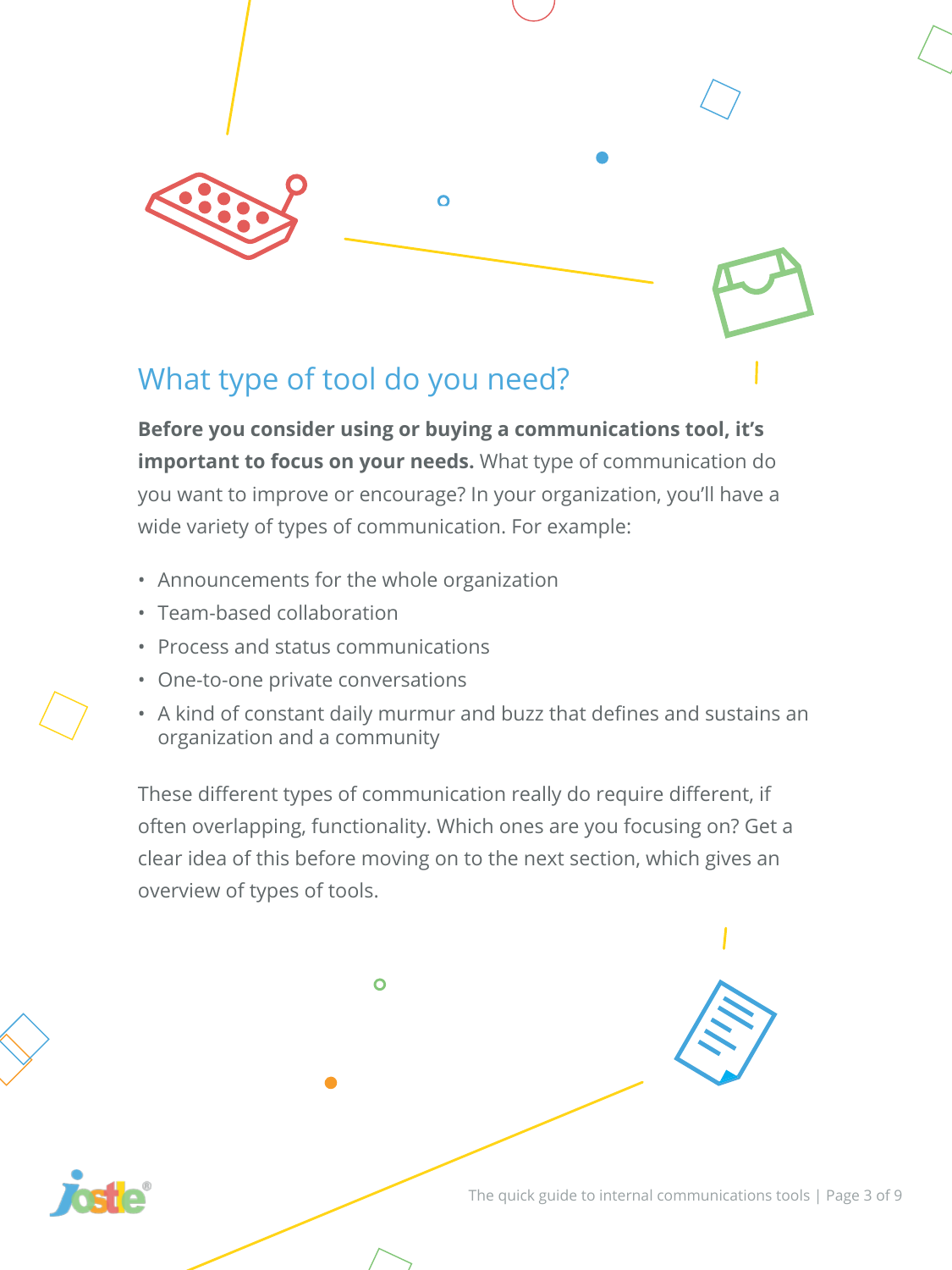### 1. Streams

#### **A stream is a free-form, openparticipation forum for short updates**

**- just like Twitter.** Inside the organization, streams help people stay connected to the vibe of the organization. People can use them to ask/answer questions, keep people informed, and recognize other colleagues for great work. A stream helps keep a vibrant community of peers connected.

**Pro Tip:** In larger organizations, it's useful to have the ability to filter the stream. This means individuals will be able to reduce the volume of posts and focus on what's interesting to them.





## 2. Chat

**If you've used Instant Messenger, then you know why chat is helpful for quick 1-1 or small group communication.** It's a great way of checking on something, asking a quick question, or working through a small issue live from different locations. But, while you can share documents, it's not a good place to get and stay organized or distribute documents. It's simply not meant for that depth or type of communication.

**Pro Tip:** Lots of communications tools, such as intranets and enterprise software, have great chat features built right into them. Save time and money by adding a tool that does more than one thing to help your internal communications.

 $\overline{O}$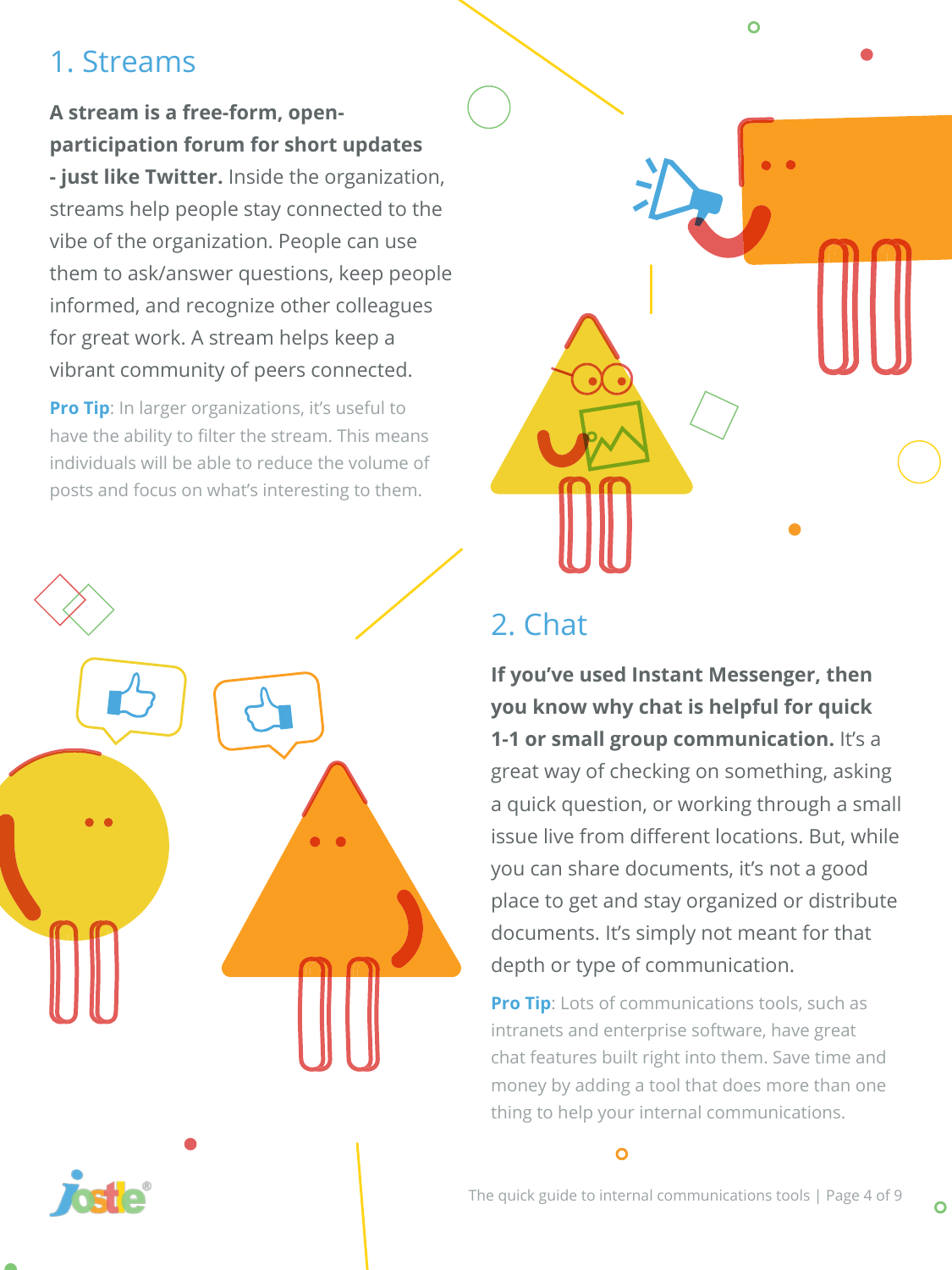### 3. News/Blog

**A news/blog page is the heart of your organization online.** It gives everyone a universal touchpoint – a place to gather, stay informed of company news, and be aligned with a common purpose. It's a great way for leadership to connect with everyone, to celebrate big wins, and announce new initiatives.

Your news feature should be visually attractive, but rich enough to support comments and feedback from readers such as "Likes".

**Pro Tip:** A good news feature will let you target information to specific teams within the organization, so you don't need to bore customer service with the new sales quota strategy, or marketing with the new maintenance plan.





#### 4. Team spaces

**Team spaces help teams collaborate and get work done.** Teams need to form, get organized, collect resources and work, iterate and refine their work, and deliver that work.

Generally, spaces designed to support teams include some kind of chat and document sharing. This allows teams to talk things out and develop content together. Advanced team spaces may include calendars, and a few will also include task management.

**Pro Tip:** Team spaces can be used for specific projects, or sometimes the ongoing work of permanent teams. The marketing team, for example may have multiple project spaces and one global team space to help plan and communicate at a higher level.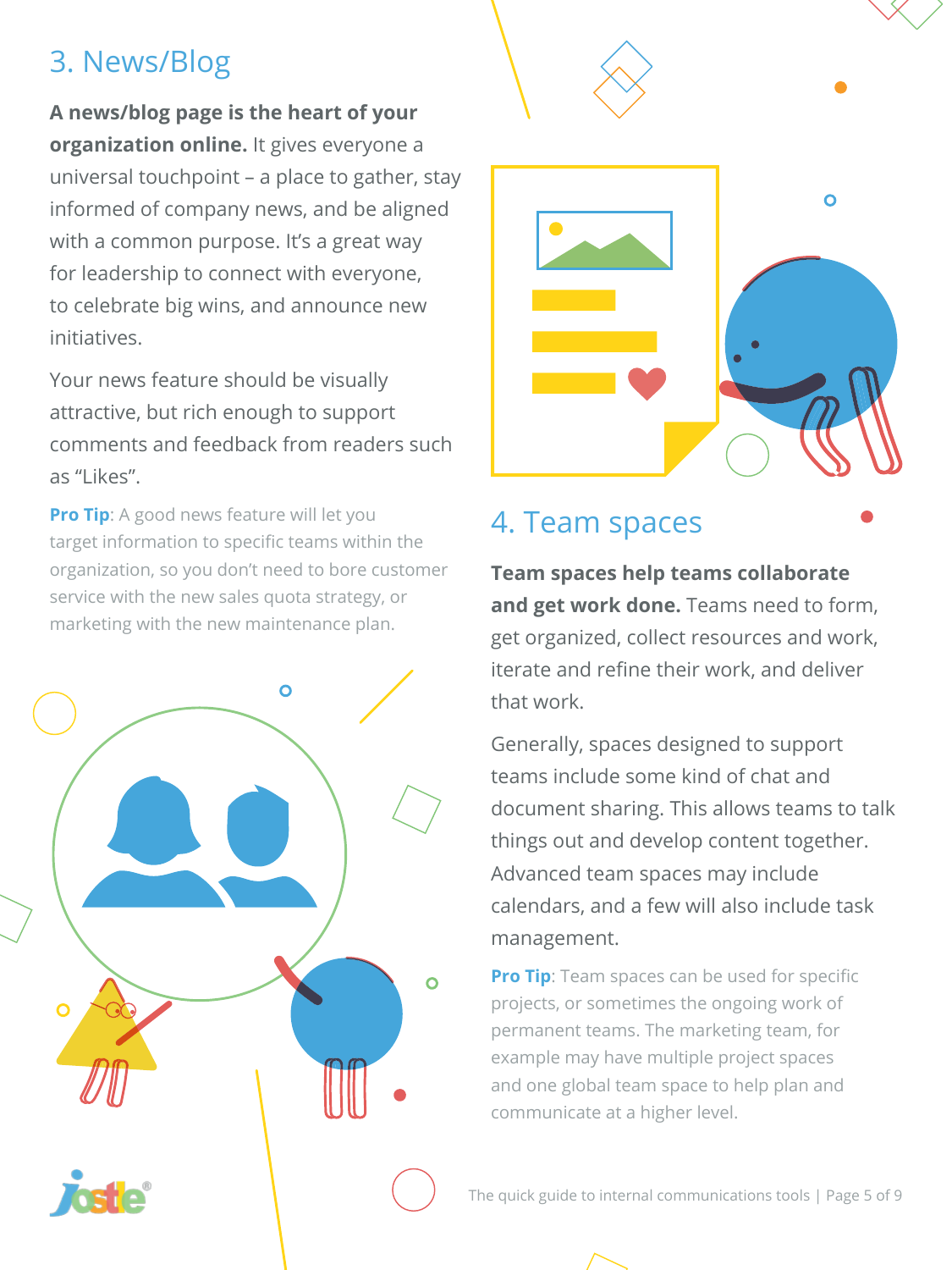#### 5. Task management

#### **The current generation of task management tools is a huge relief to anyone who ever used Microsoft Project.**

You can track due dates, task-based conversations, and who's responsible for the next stage of the project. Unfortunately, few of these are well integrated into other tools. You may still want to invest in using one (because they can be an organizational game-changer) but just make sure you have some basic ground rules on how your team uses them.

**Pro Tip:** Be strict with your task management tools; this is a shared space and everyone is responsible for the joint upkeep and effectiveness of the tool. An example of some rules:

- Always @mention people in comments
- All comments about this task have to happen in the board (not a private chat elsewhere)
- Use the same naming convention for checklists





**Email is not going away. It remains the standard for external communication and is often synced up to calendar and notifications from other apps.** It's the established workflow for many employees, so fighting for it to go away is probably not the best approach.

However, that doesn't mean the usage can't be optimized. With the right enterprisegrade messaging tool or feature, you can cut back on unnecessary and inefficient emails. It's possible to solve the "reply-all" email problem and get team-level collaboration out of email.

**Pro-Tip:** Email isn't the best for file sharing, especially to a group of people. It gets buried in other emails and is tricky to go back and find. Task management works well for task-based files, and for non-task-based files, a good messaging tool performs much better. Get one that saves and sorts all of the files and links you've ever attached to that message.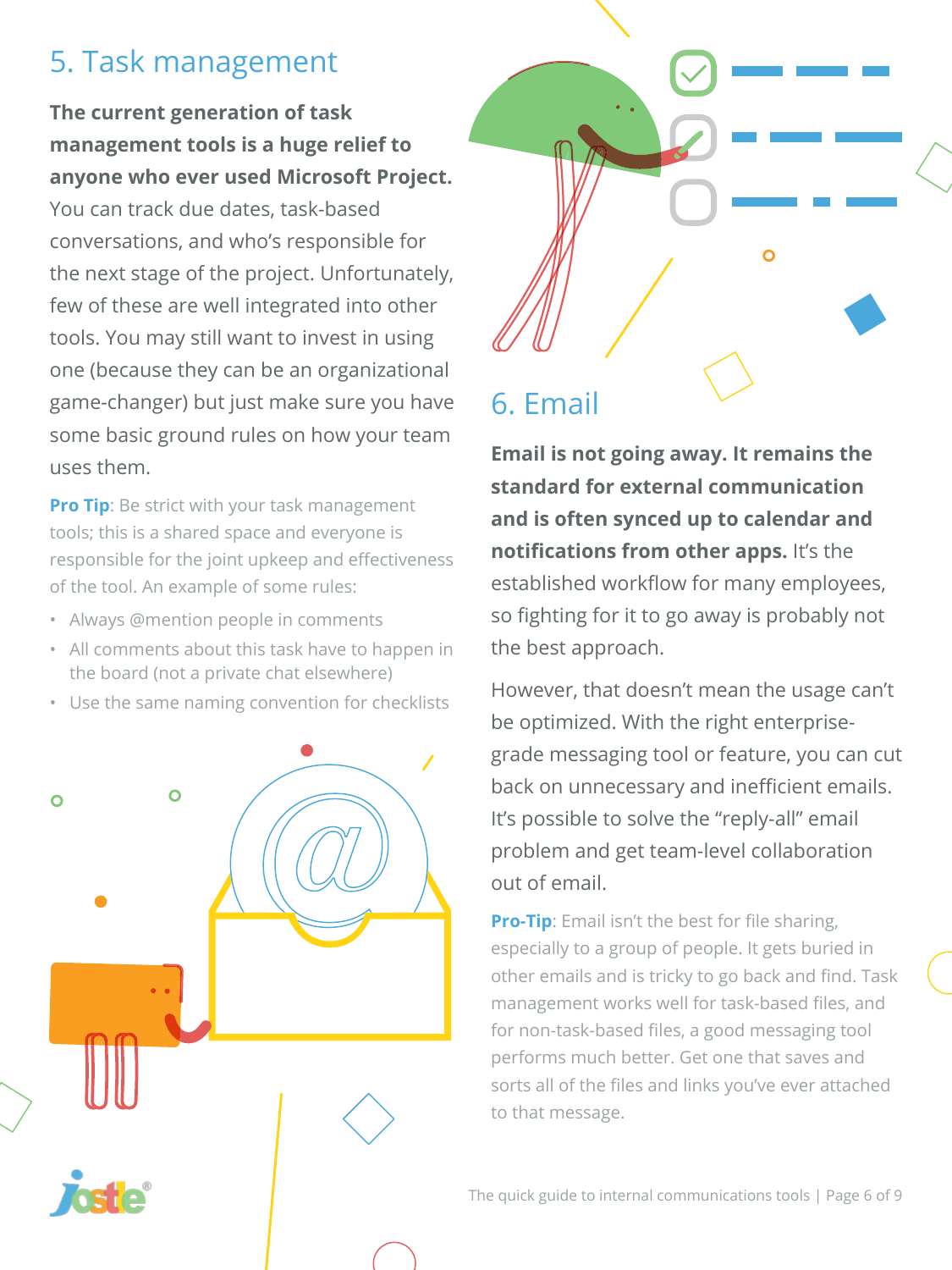### The round-up reality check

**You'll probably need all of these tools for different reasons at different times.** They'll be used differently by different people, but they're all essential. The problem you need to avoid is turning each into its own communications silo and adding unnecessary complexities.

 $\bullet$ 

 $\overline{O}$ 

Whether you go with just a couple of tools or multiple different tools to meet your solution, it's best if there's just a single profile for users. Also look out for single sign on and a single search function to help you find who and what you're looking for across your tools. All of this will make your solution more efficient.

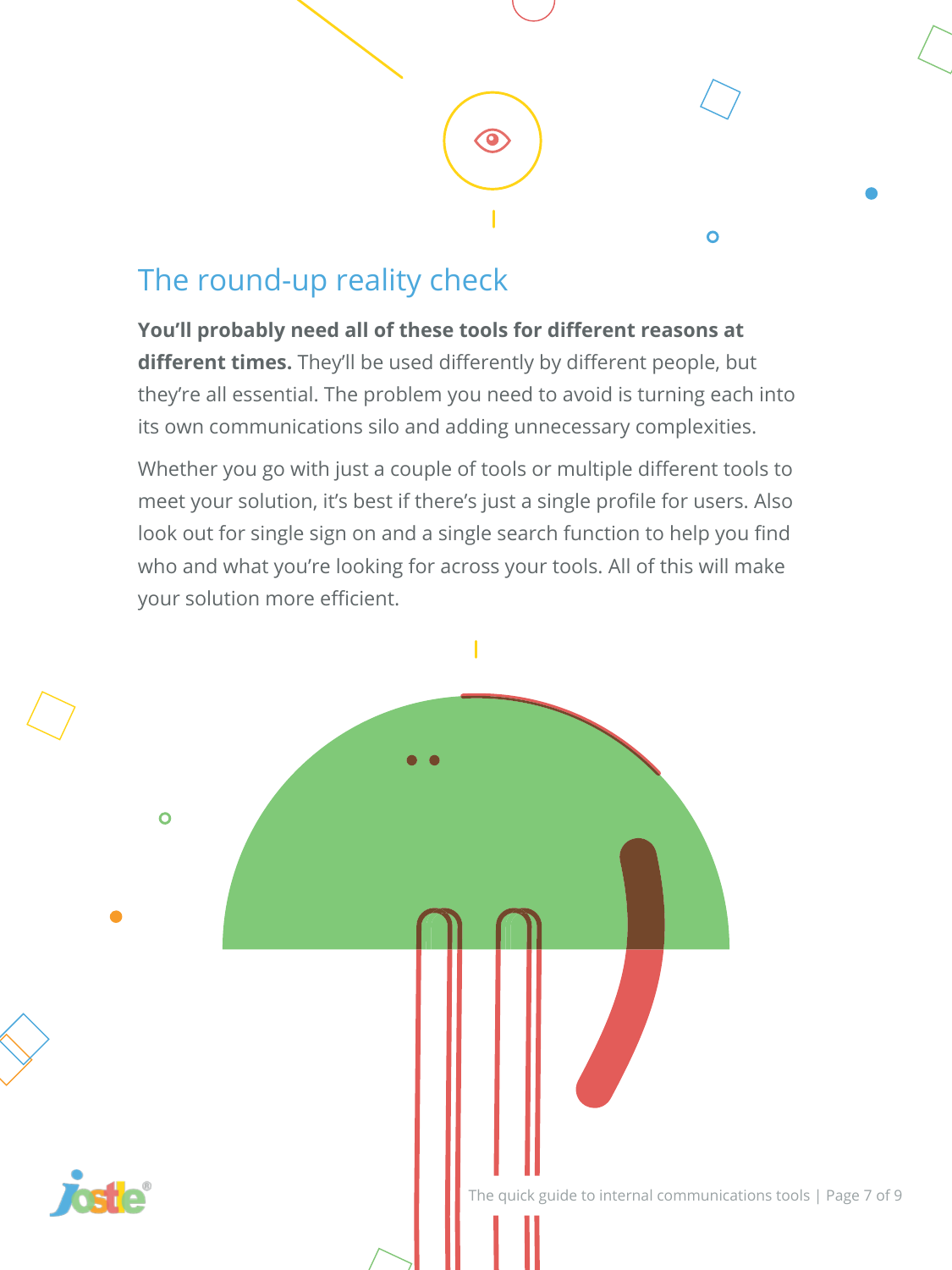

#### Bonus: A nifty little table!

 $\overline{O}$ 

As we mentioned earlier, it's good to think about your needs before you focus on anything else. Now we've covered the basic features of most communications tools, try honing in on a few of your communication needs and finding out which tools are a priority for you.

| <b>Communication needs</b>                                       | <b>Best communications tool</b>       | <b>Worst communications tool</b> |
|------------------------------------------------------------------|---------------------------------------|----------------------------------|
| Feel connected to the<br>whole organization                      | News page, stream                     | Email, team spaces               |
| Solicit and share input and<br>advice as a group                 | Team spaces, chat, task<br>management | Email, stream                    |
| Deliver work                                                     | Task management, team<br>spaces       | Chat, email                      |
| Discuss projects and tasks                                       | Task management, chat                 | Email, streams                   |
| Make decisions and be<br>aware of others' decisions              | Team spaces, group chat               | Email, private chat, stream      |
| Be aware of events,<br>updates, and organization<br>info         | News page                             | Chat, email                      |
| Get and provide quick<br>updates to individuals/<br>small groups | Chat, team spaces                     | Email, news page                 |
| Get and provide quick<br>updates to the entire<br>company        | Stream                                | Email, chat                      |
| Get messaging across<br>from leadership                          | News page, stream                     | Email, chat                      |
| Recognize good work<br>publicly                                  | Stream, team spaces                   | Chat                             |
| Keep everyone aware of<br>your external comms (e.g.<br>Tweets)   | Stream<br>$\mathcal{L}$               | Email, chat                      |



The quick guide to internal communications tools | Page 8 of 9

 $\Omega$